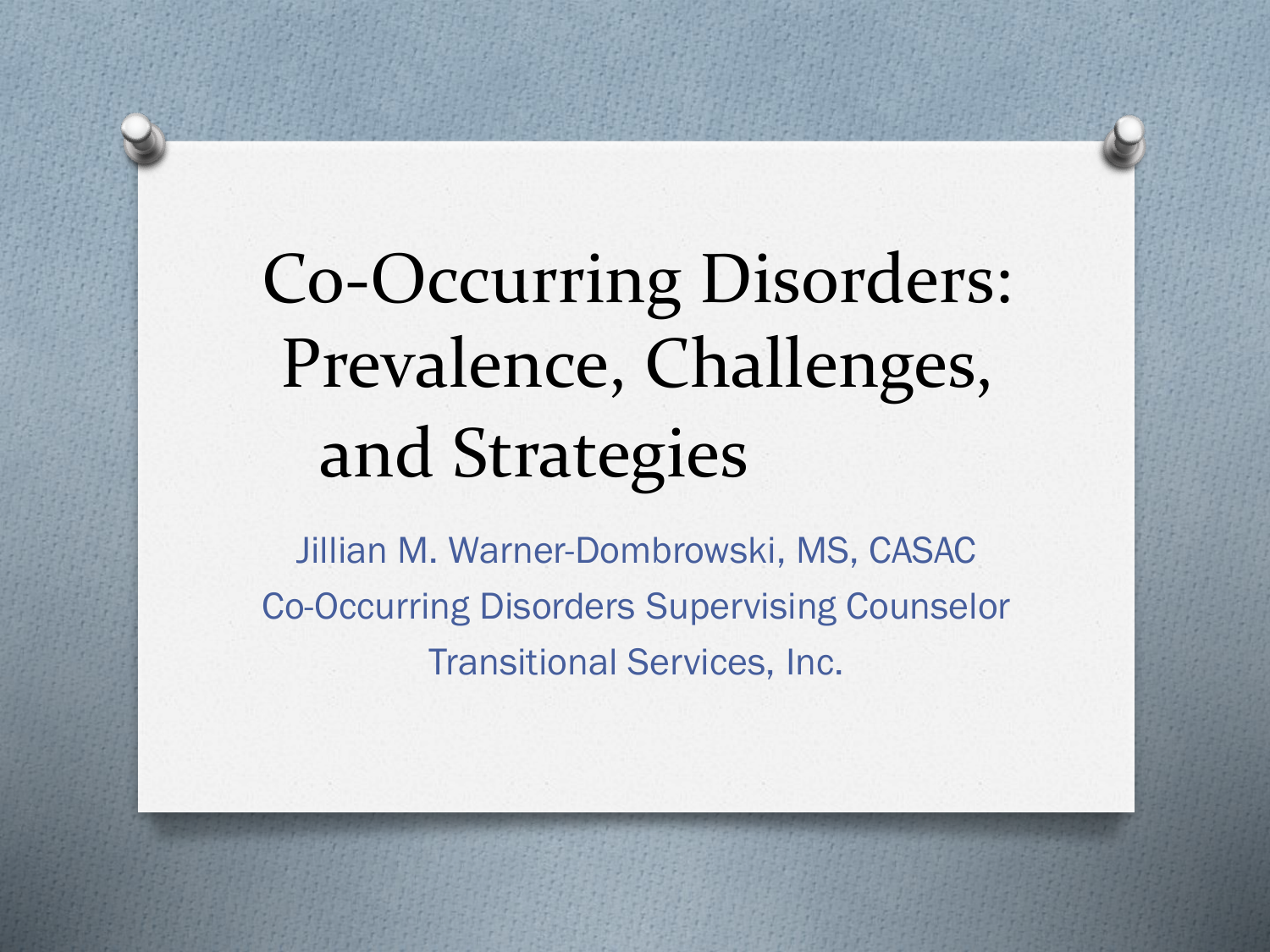### Presenter Introduction

"When there is an elephant in the room, introduce him." -Randy Pausch, The Last Lecture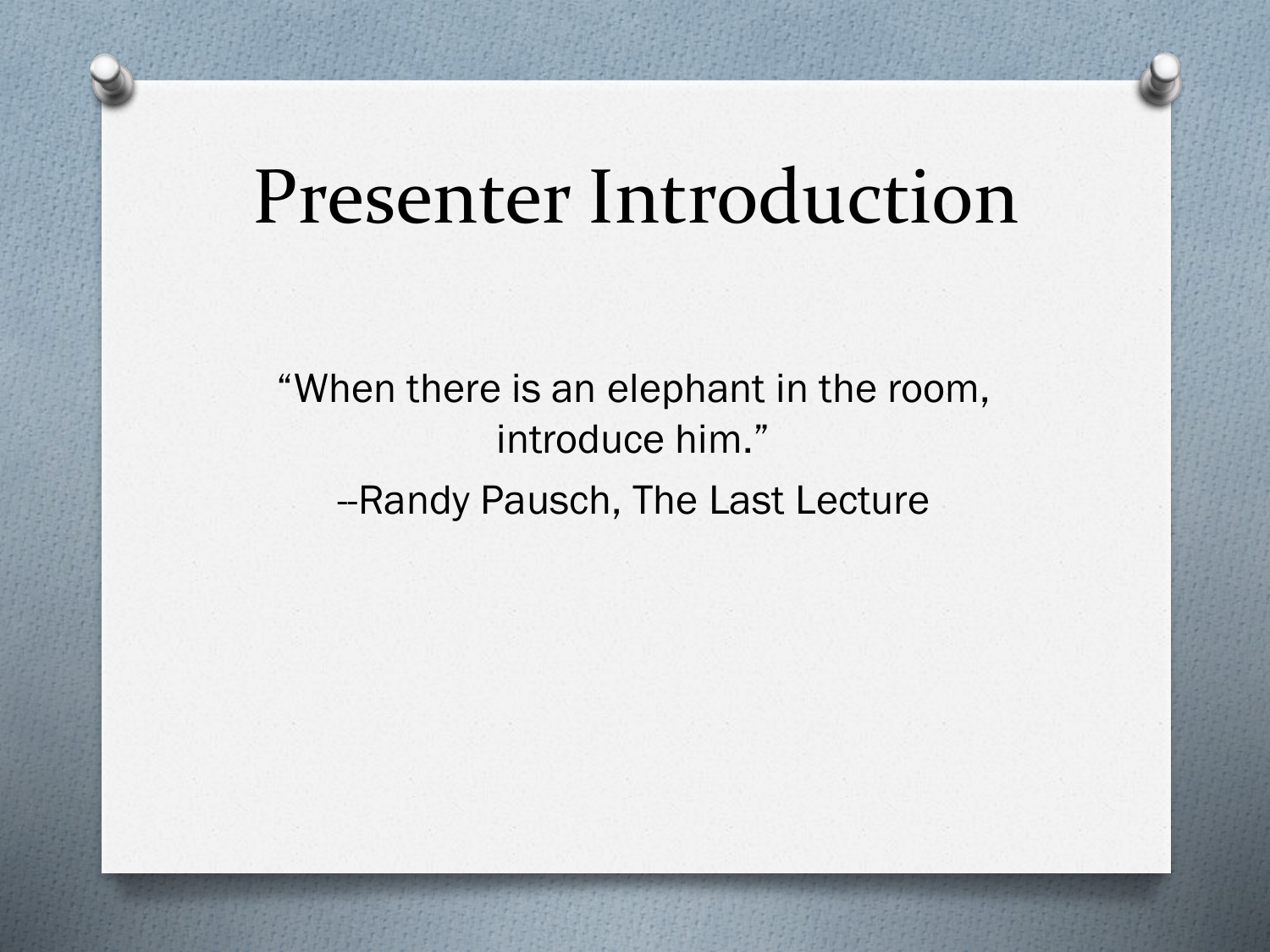### Presentation Focus

- *O* Co-Occurring Mental Health and Substance Use Disorders in Adults (CODs)
- *O* COD prevalence
- *O* Common disorders encountered
- *O* Challenges with assessment
- *O* Strategies for assessment
- *O* Best practices in service provision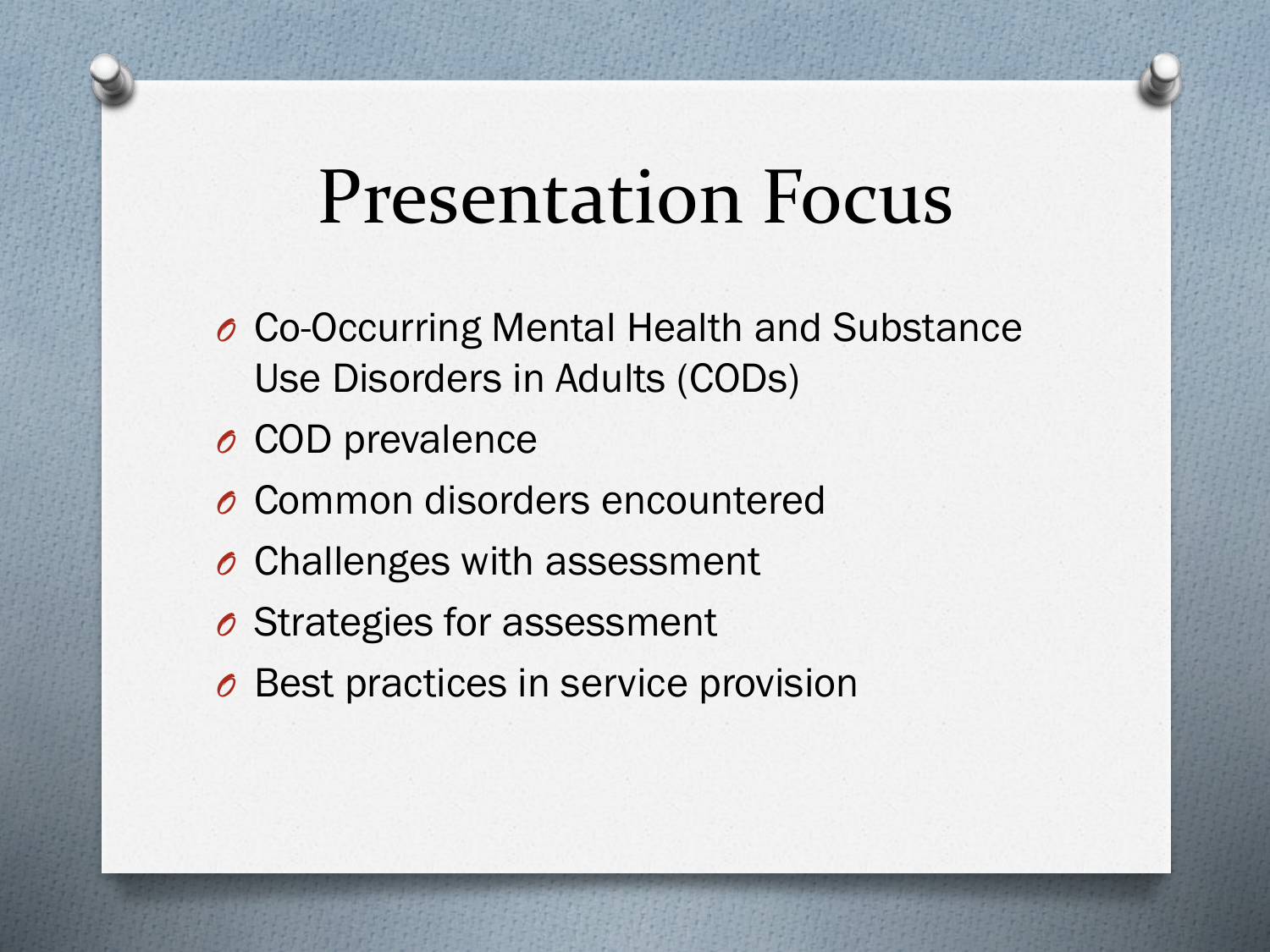### What are Co-Occurring Disorders (CODs)?

*O* Co-Occurring disorders, co-morbidities, "MICA"

- *O* The presence of two or more mental health disorders or medical illnesses.
	- *O* Timing?
	- *O* Interactions between the two disorders?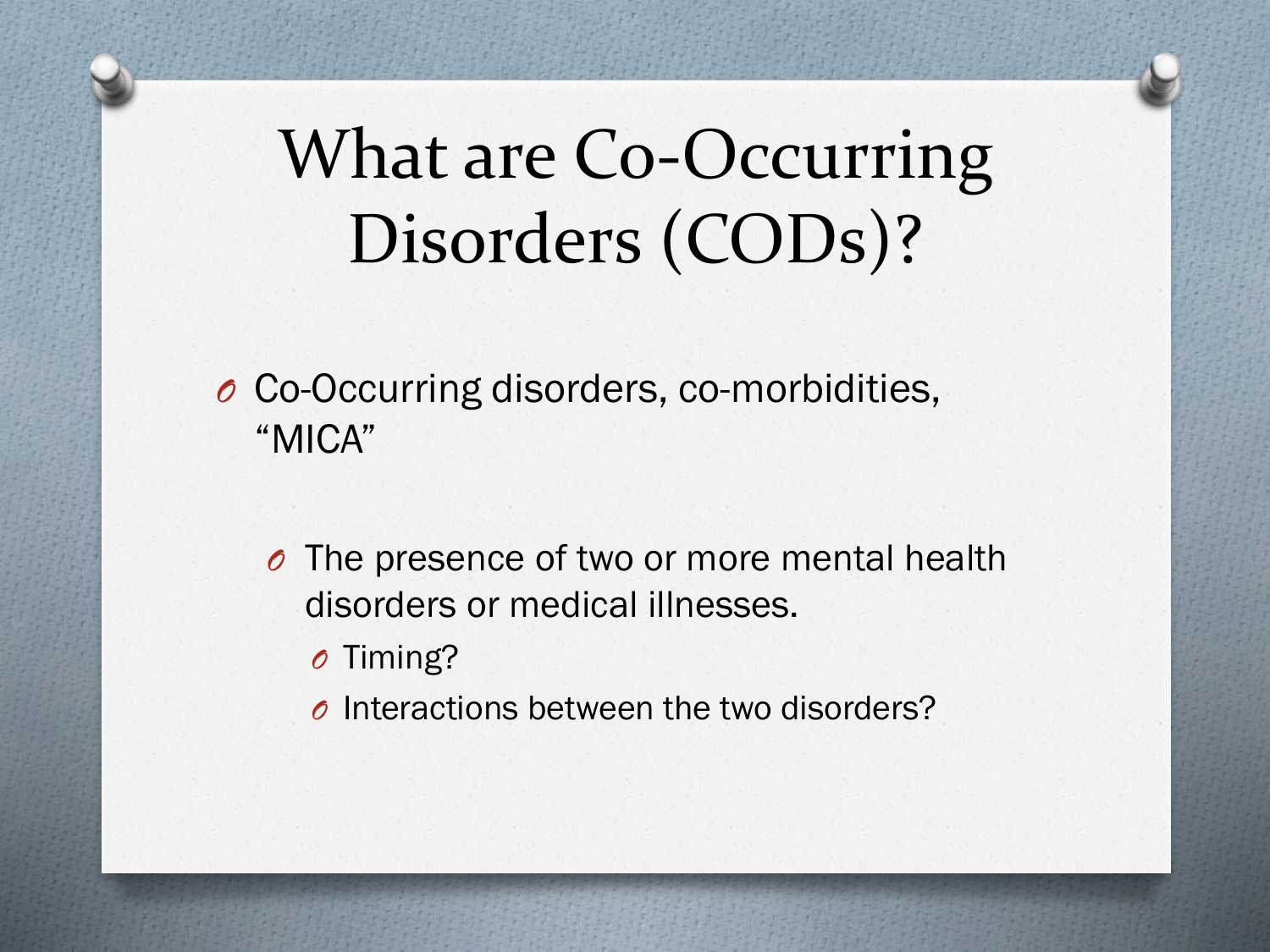### Commonly Encountered Disorders

*O* Most likely to occur together:

- *O* Mental Health and Substance Use Disorders:
	- *O* Depressive Disorders
	- *O* Bipolar I Disorders
	- *O* PTSD
	- **Personality Disorders**
	- *O* Anxiety Disorders
	- *O* Schizophrenia & Other Psychotic Disorders
	- *O* ADHD
	- *O* Eating & Other Feeding Disorders

*O* \*All are likely to be seen in addiction treatment settings.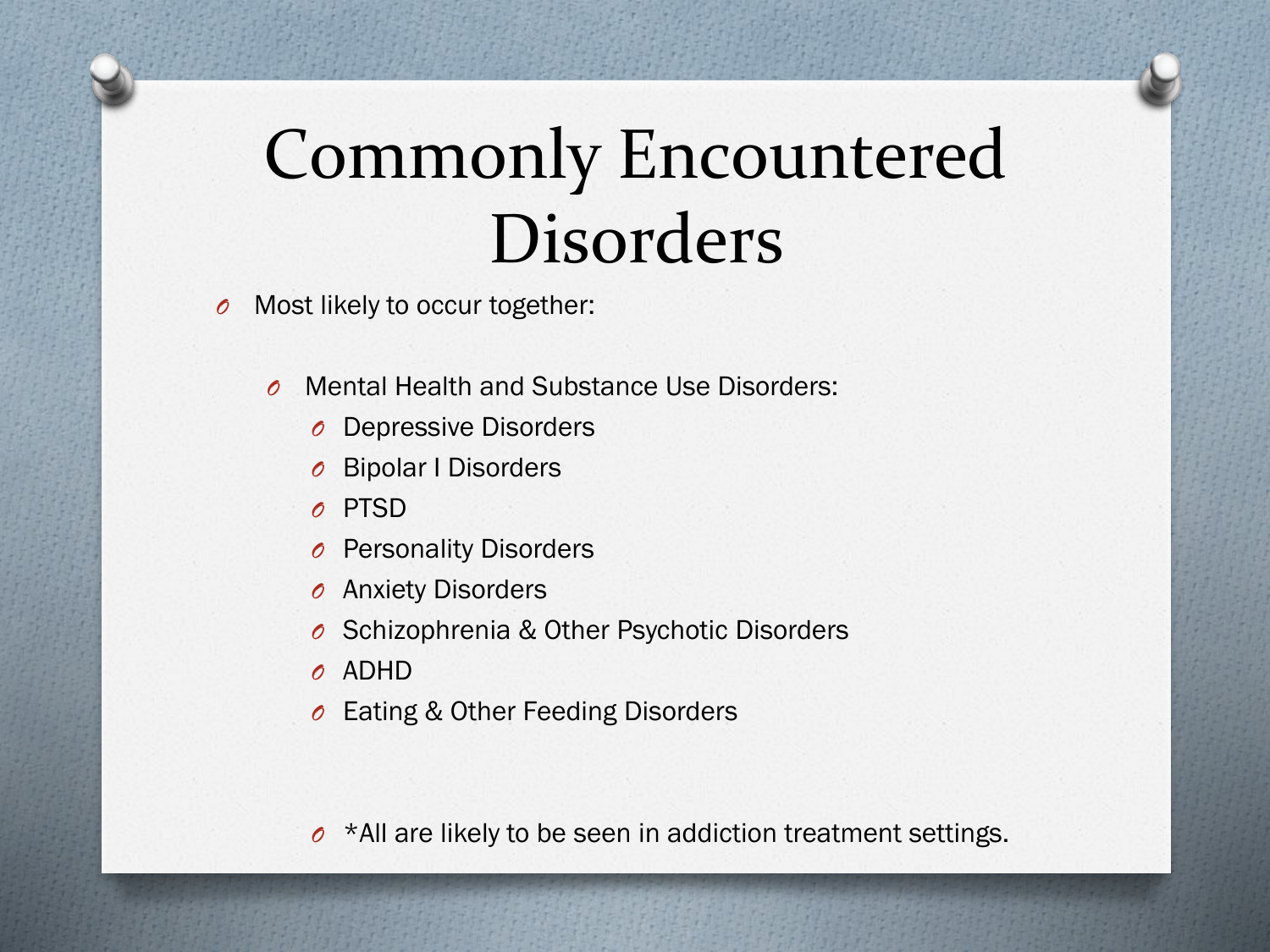### Commonly Encountered Substances

- *O* Alcohol
- *O* Cocaine
- *O* Opiates
- *O* Methamphetamine
- *O* Marijuana
- *O* Over the Counter Medications (DXM)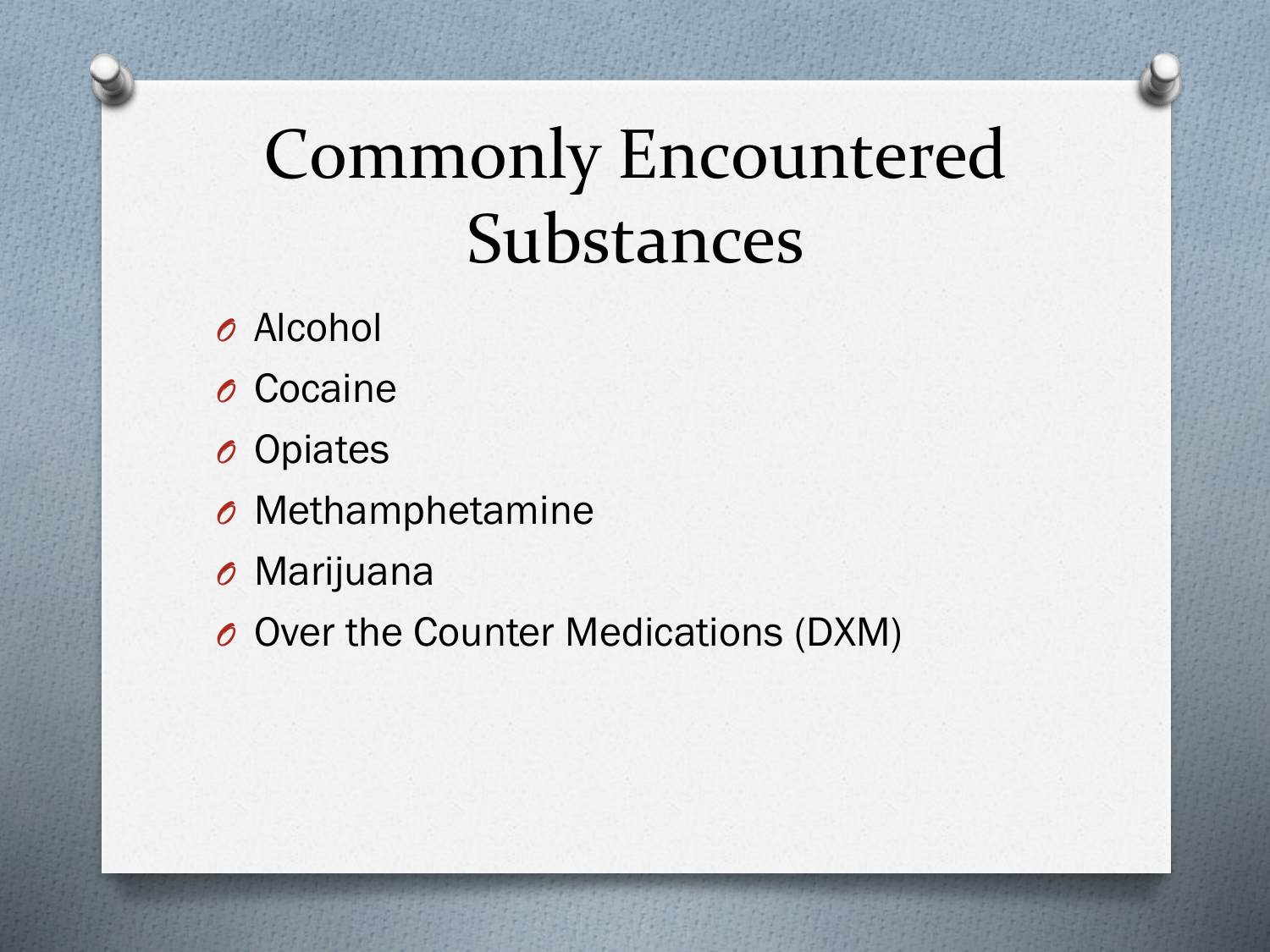# Prevalence Rates (Adults)

- *O* Research by Han et al (2017), funded by NIDA:
	- *O* 7.7 million are affected by CODs
	- *O* 42.1 million are affected by Mental Health **Disorders** 
		- *O* (18.2%, Substance Use Disorders)
	- *O* 20.3 million are affected by Substance Use **Disorders** 
		- *O* (37.9%, Mental Health Disorders)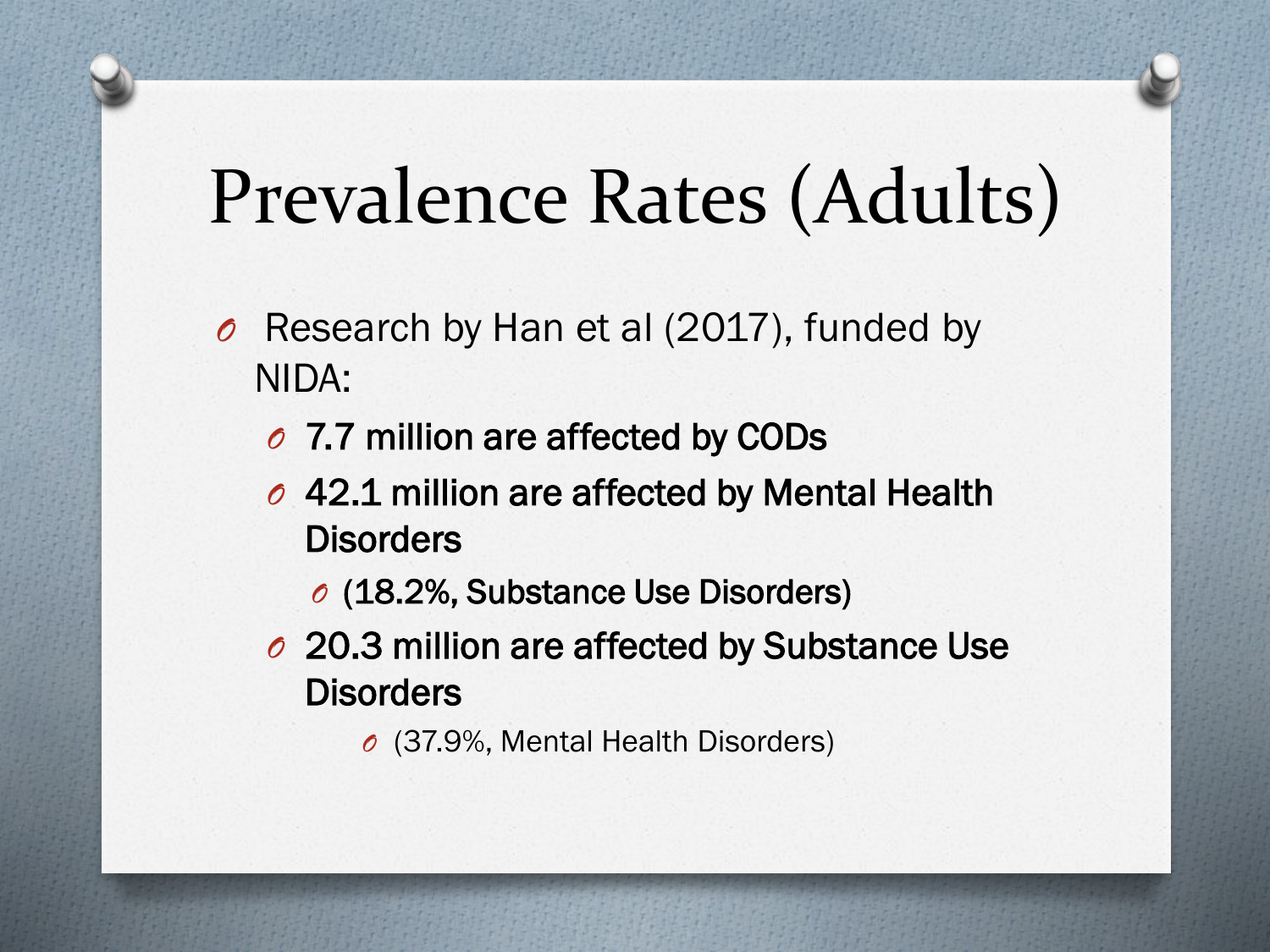### Prevalence Rates (CHILDREN/ADOLESCENTS)

#### *O* 2019 YOUTH RISK BEHAVIOR SURVEY (YRBS) RESULTS:

*O* Estimated rates of CODs: 60-75%

- *O* Youth with major depressive episodes: twice as likely to use alcohol or other illicit drugs
- *O* 29% with no prior drug/alcohol use began using after experiencing a major depressive episode.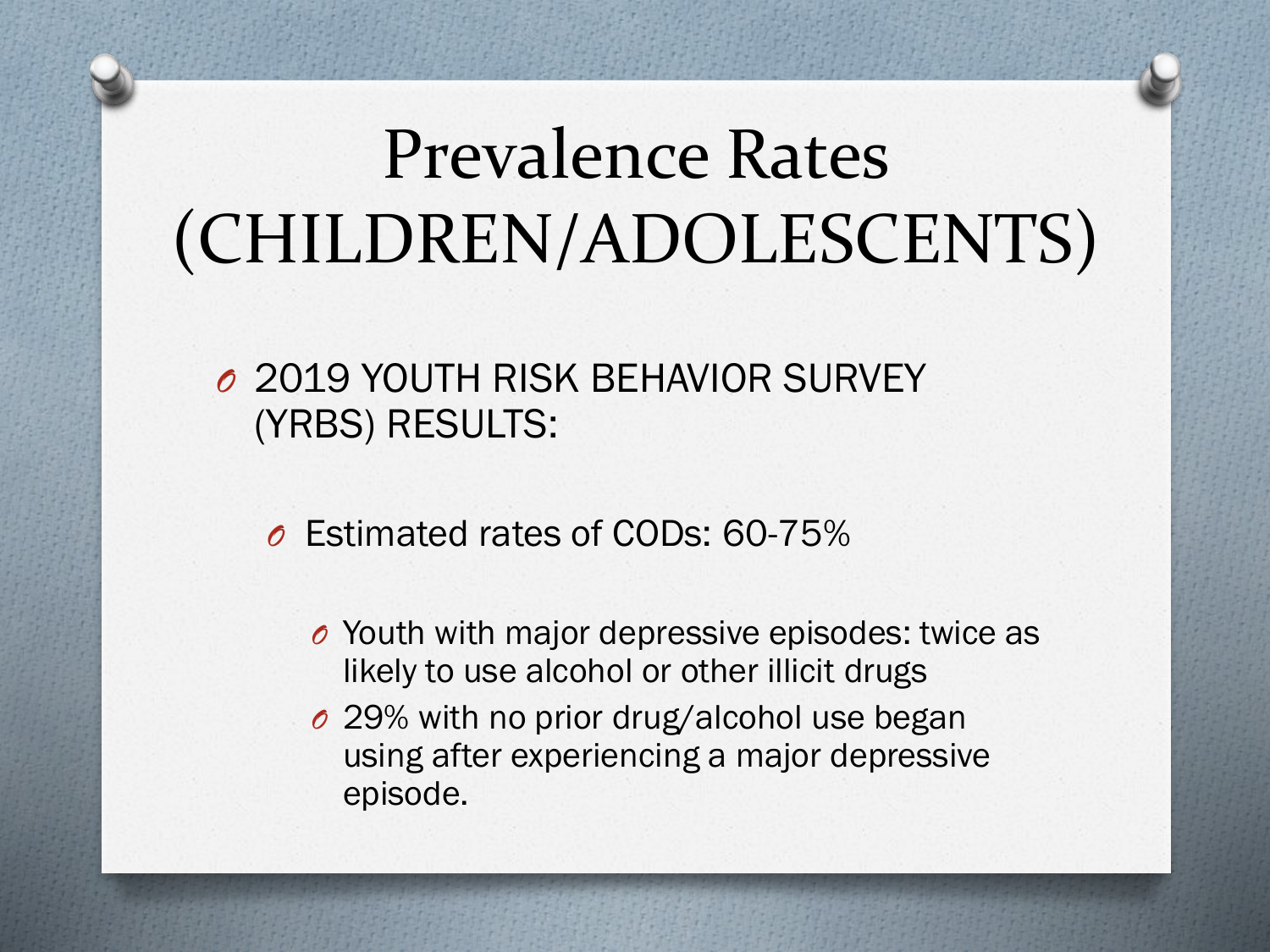### Seeking Treatment with CODs

*O* Research shows significant gaps in treatment/service needs and actual care received.

*O* Han et al, 2017:

- *O* 52.5% receive neither MH or SUD treatment
- *O* 34.5% receive MH treatment only
- *O* 9.1% receive both SUD and MH treatment
- *O* 3.9% receive SUD treatment only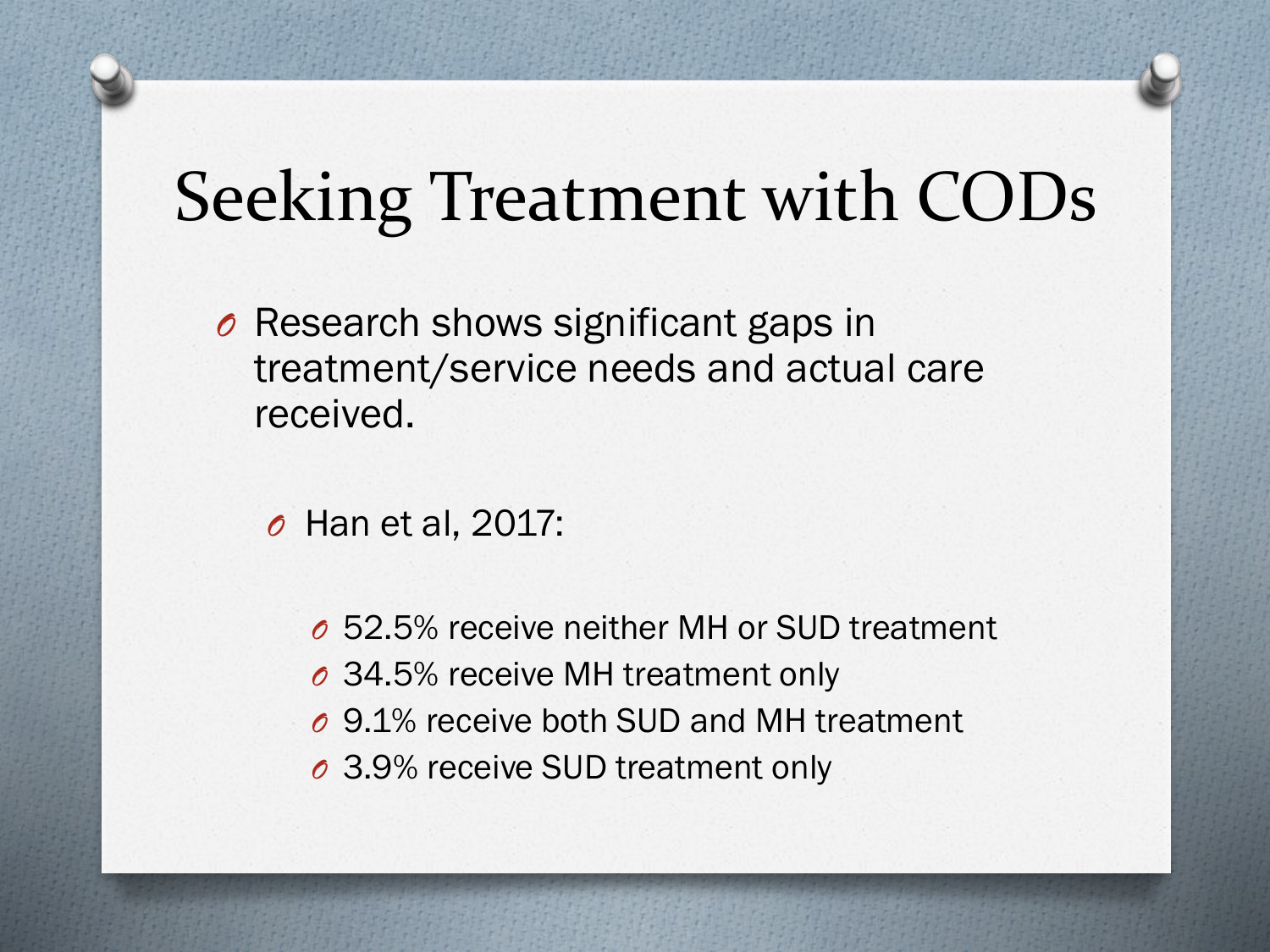### Barriers to Seeking Treatment

- *O* Research has identified:
	- *O* Stigma regarding mental health and substance use
	- *O* Client gaps in awareness of symptoms/conditions
	- *O* Provider/field gaps in knowledge
		- *O* Creates a cycle (next slide)
	- *O* Systematic barriers
		- *O* Labor shortages
		- *O* Professional burnout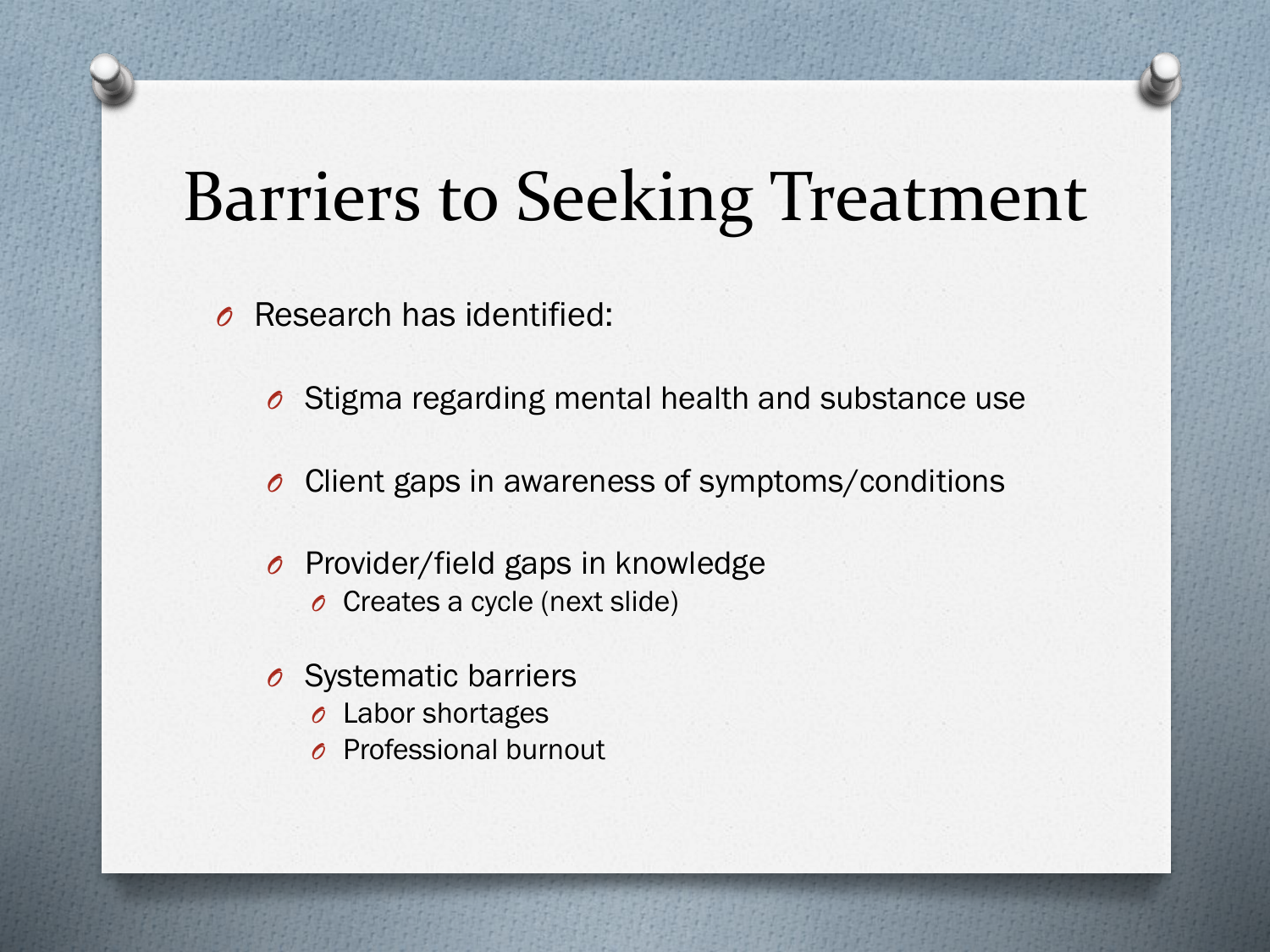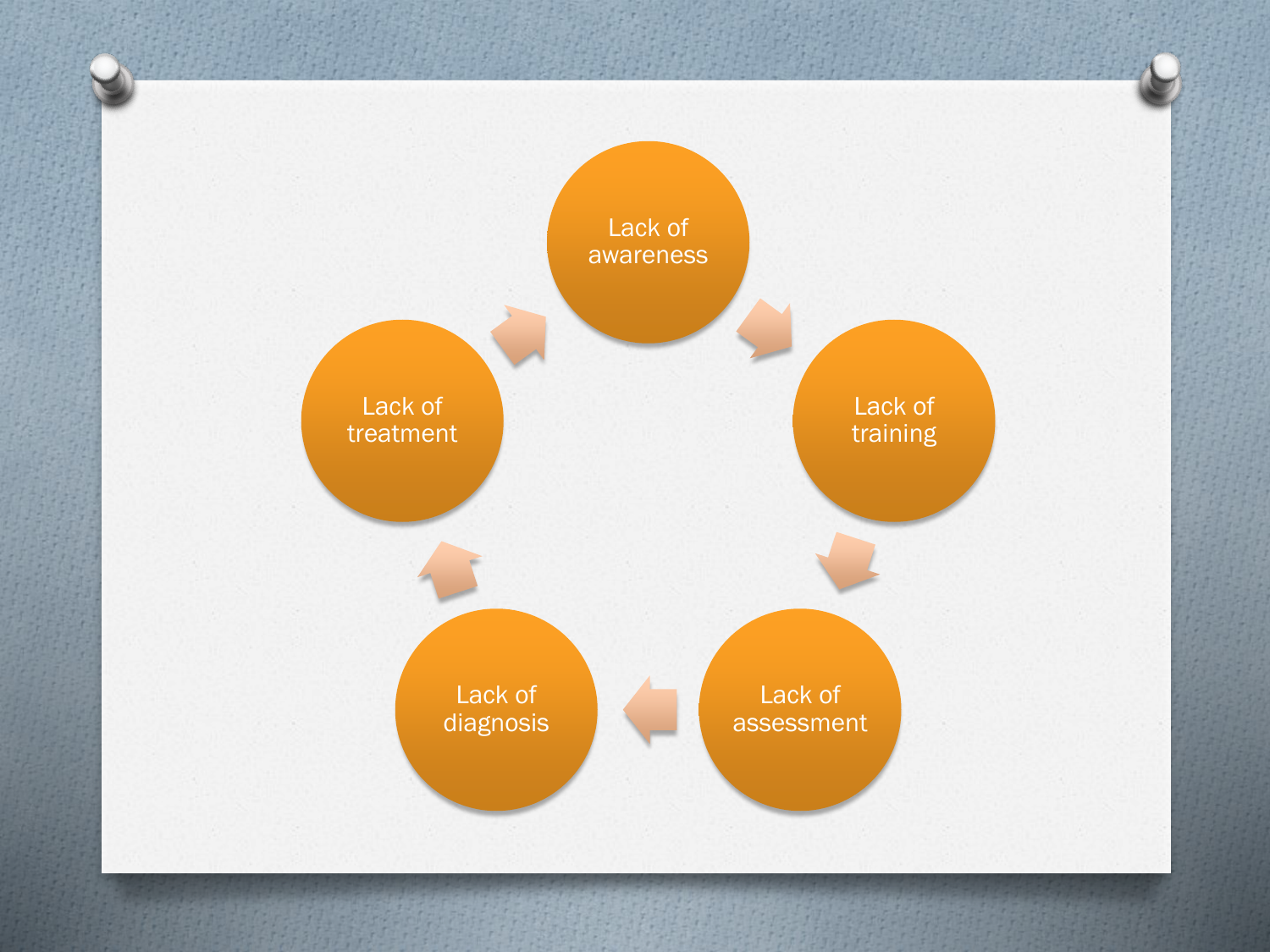# Preventing the Cycle

#### *O* Providers can work to:

- *O* Understand why screening is important.
- *O* Educate clients on CODs and normalizing their occurrence to remove stigma.
- *O* Learn how to perform a full, accurate, ongoing assessment.
- *O* Learn how to recognize symptoms of both mental health disorders and SUDs.
- *O* Educate clients on symptoms of MH and SUDs.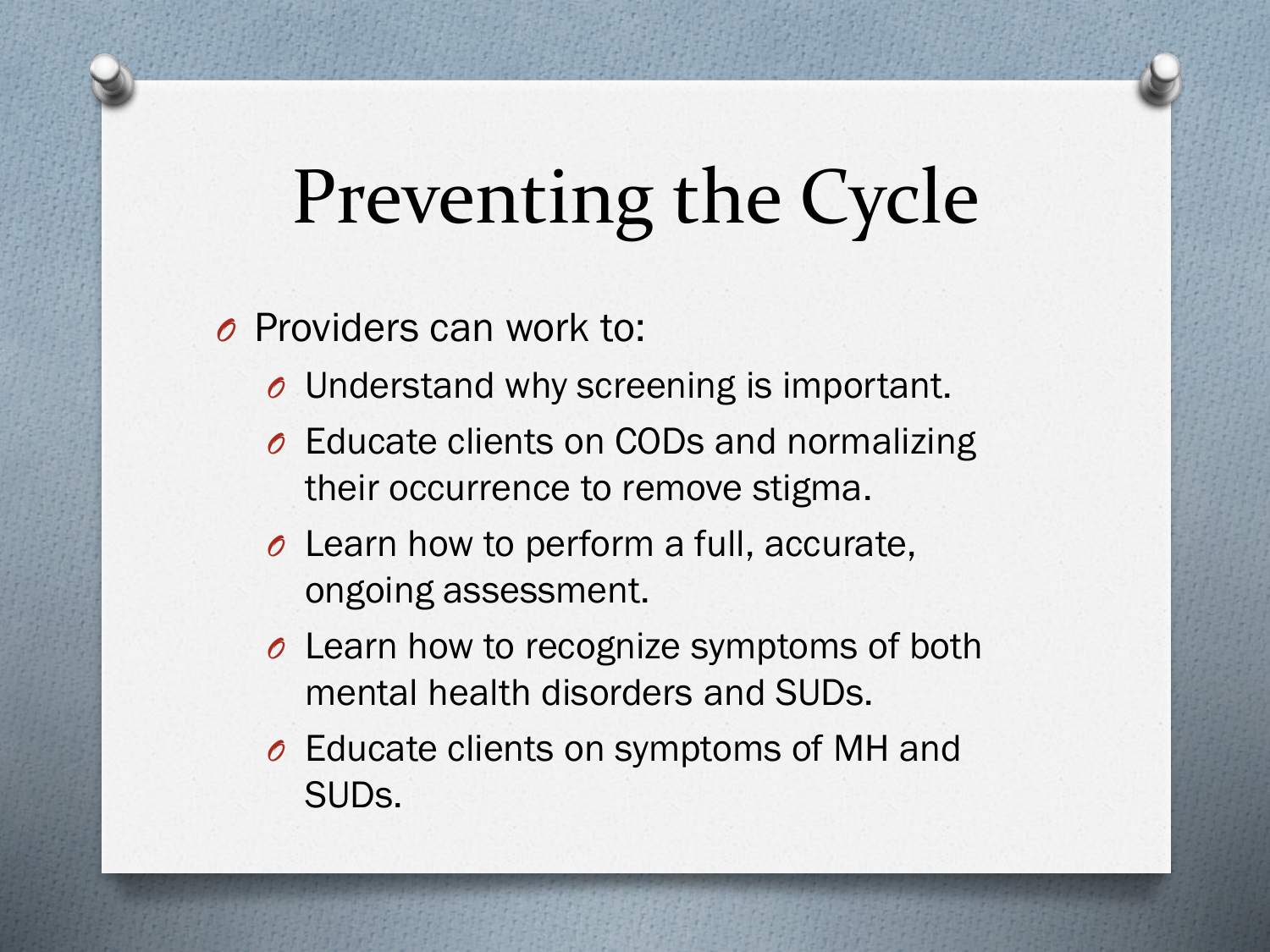## Assessment Challenges

- *O* Complexity/holistic assessments
- *O* Overwhelming
	- *O* Explore:
		- *O* Mental health symptoms/history
		- *O* Substance use symptoms/history
		- *O* lethality risk
		- *O* Physical health/history
		- *O* Family history
		- *O* Trauma history
		- *O* Strengths/supports
		- *O* Cultural needs
		- *O* Readiness for change
- *O* Difficult to differentiate diagnoses
- *O* Current substance use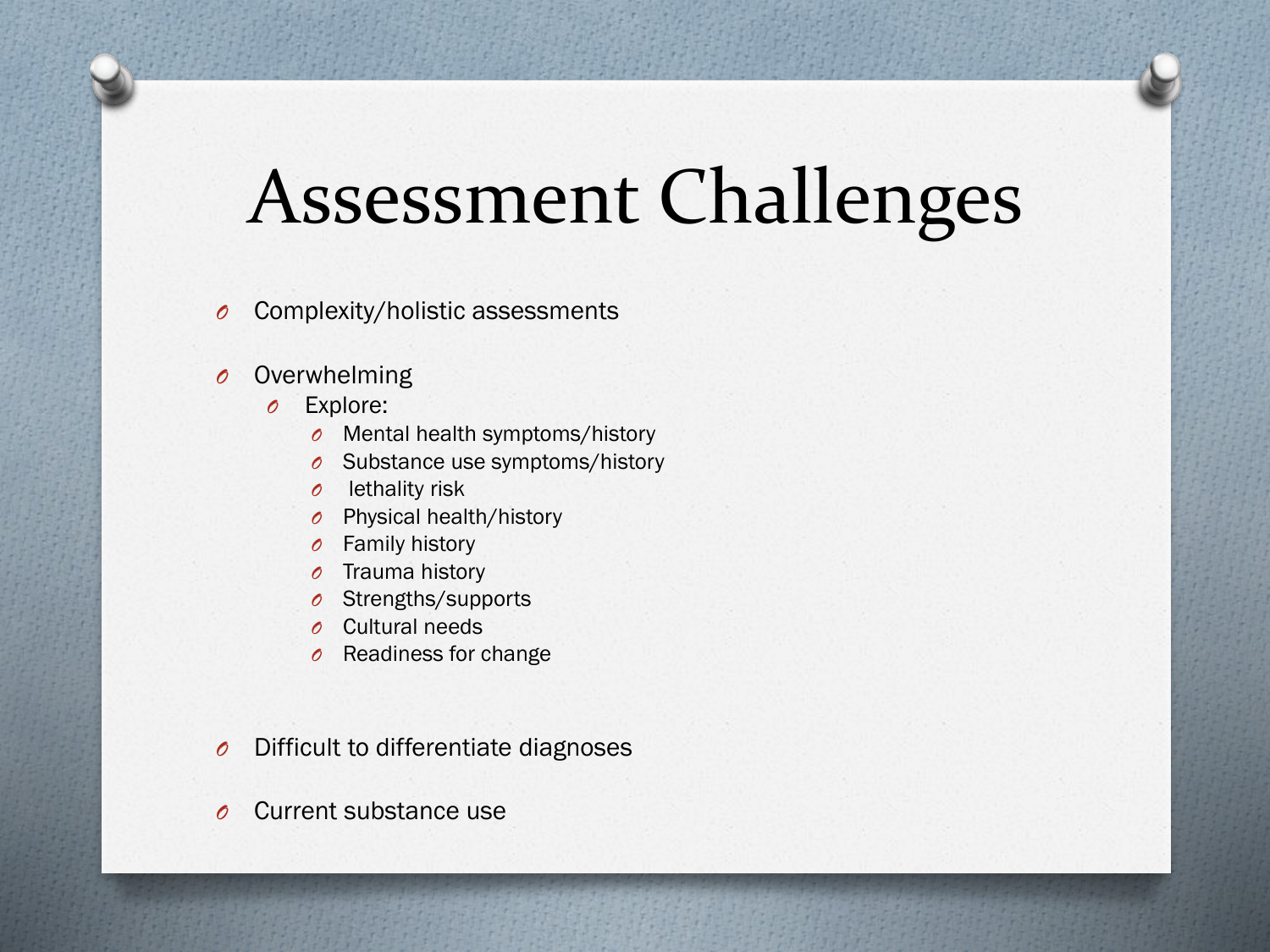### Overcoming Assessment Challenges

- *O* Work on engagement and building a therapeutic alliance with your client.
- *O* Include the client in the process whenever reasonable/possible.
- *O* Explain the rationale for screening and assessment.
- *O* Start with a screening: informal, not punitive.
- *O* Use validated and evidence-based screening tools for formal screening.
- *O* Assessment should be on-going.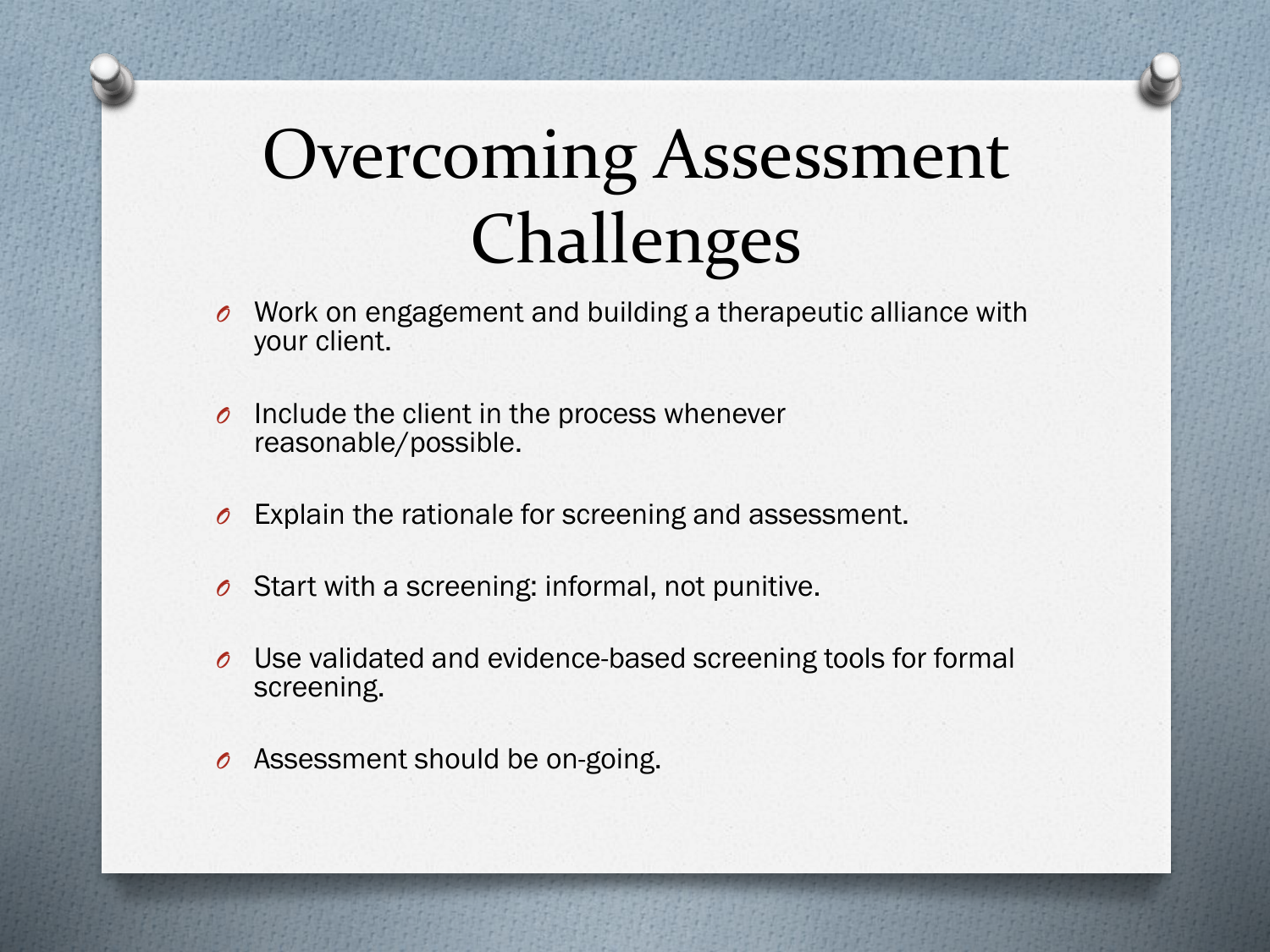# Overcoming (cont'd)

#### *O* An effective assessment can:

- *O* Build a strong therapeutic alliance with your client
- *O* Allow your client to learn about their symptoms
- *O* Foster shared decision-making
- *O* Empower the client to make change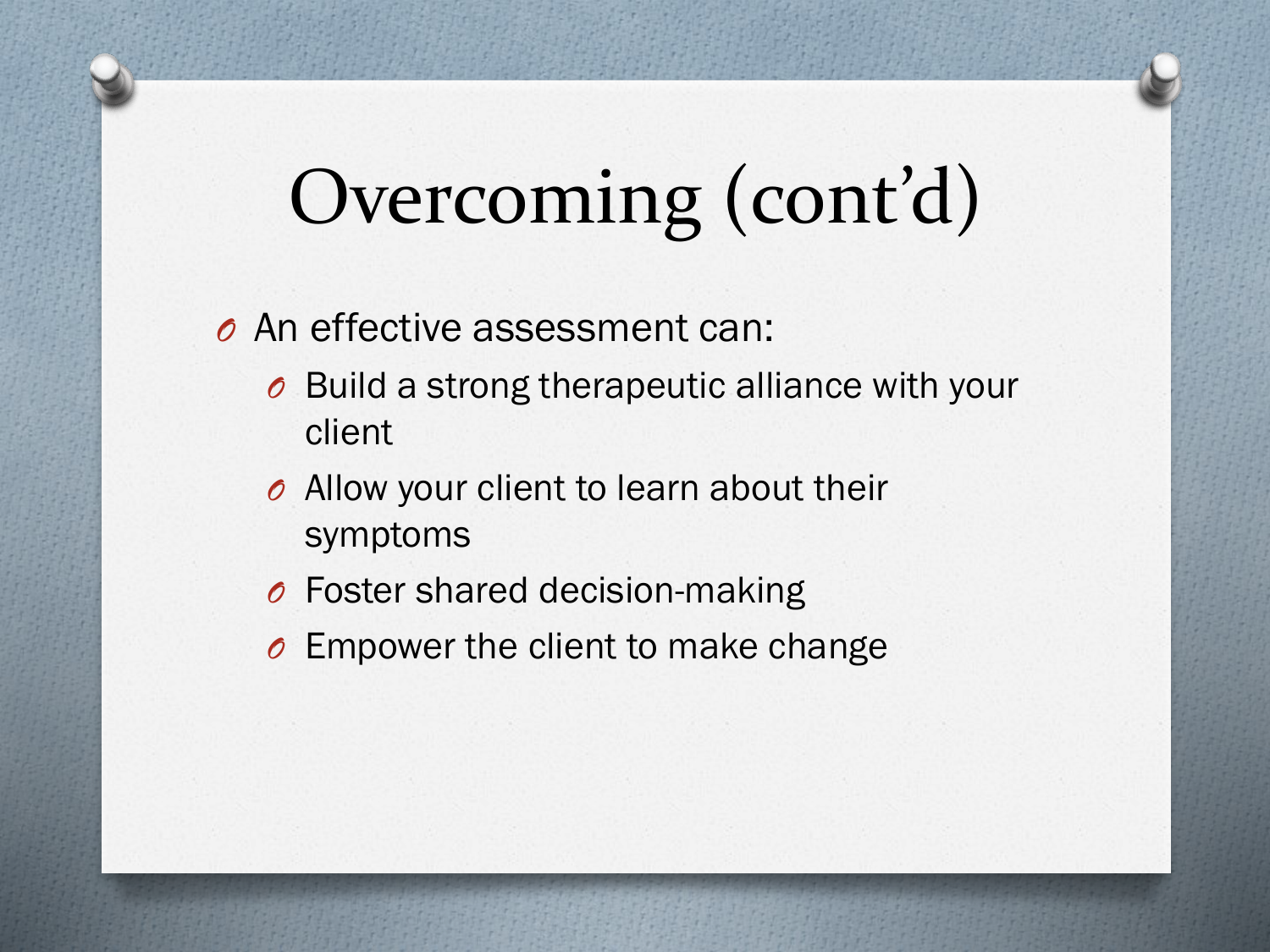### Best Practices for COD Service Provision

- *O* Treat both disorders *at the same time.*
- *O* Services *are person-centered and comprehensive.*
- *O* Services and staff *are trauma-informed*.
- *O* Services are *culturally responsive.*
- *O* Services are continually offered at *all levels of care* and *at all courses of the disease.*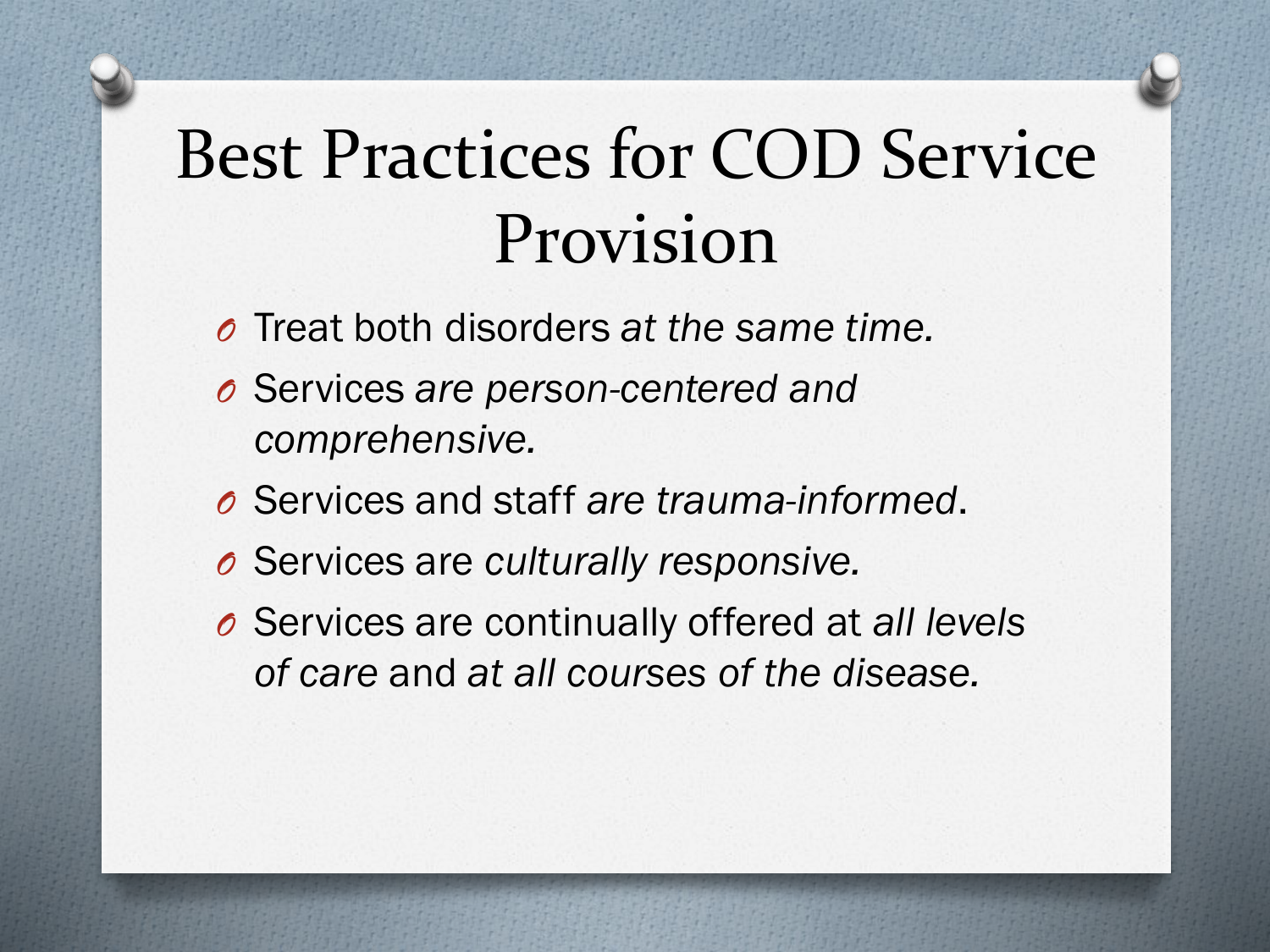# Transitional Services, Inc.

- *O* Transitional Living on the Strip— "TLOTS" Program
	- *O* Co-Occurring Disorders Residential Rehabilitation Program
	- *O* Focus: increasing daily living skills, application of coping strategies, integration into the community
	- *O* Program provides apartment living with:
		- *O* Medication management
		- *O* Assessment of current status of diagnoses
		- *O* Peer support groups
		- *O* Licensed staff-run relapse prevention groups (MH & SUD)
		- *O* Social-recreational activities
		- *O* Required linkage to outpatient/psychiatric providers
		- *O* Community Integration Activities
		- *O* Facilitating residents' recovery identity formation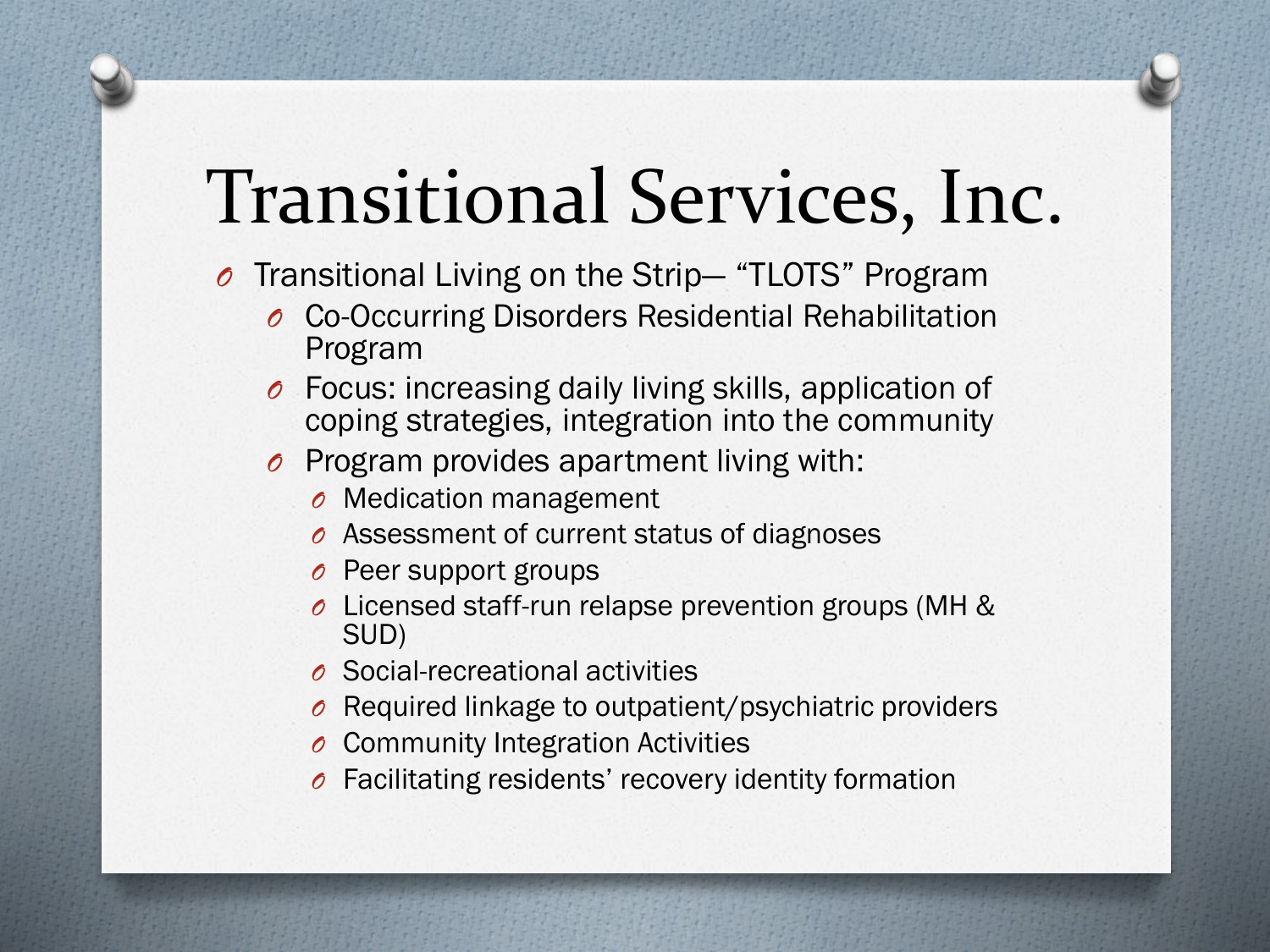### Conclusions

- *O* CODs are complex and require comprehensive treatment methods that can appear overwhelming.
- *O* With effective supports and treatment interventions, COD clients can recover.
- *O* With experience, clinicians develop skills in this area to empower COD clients' ability to change and grow.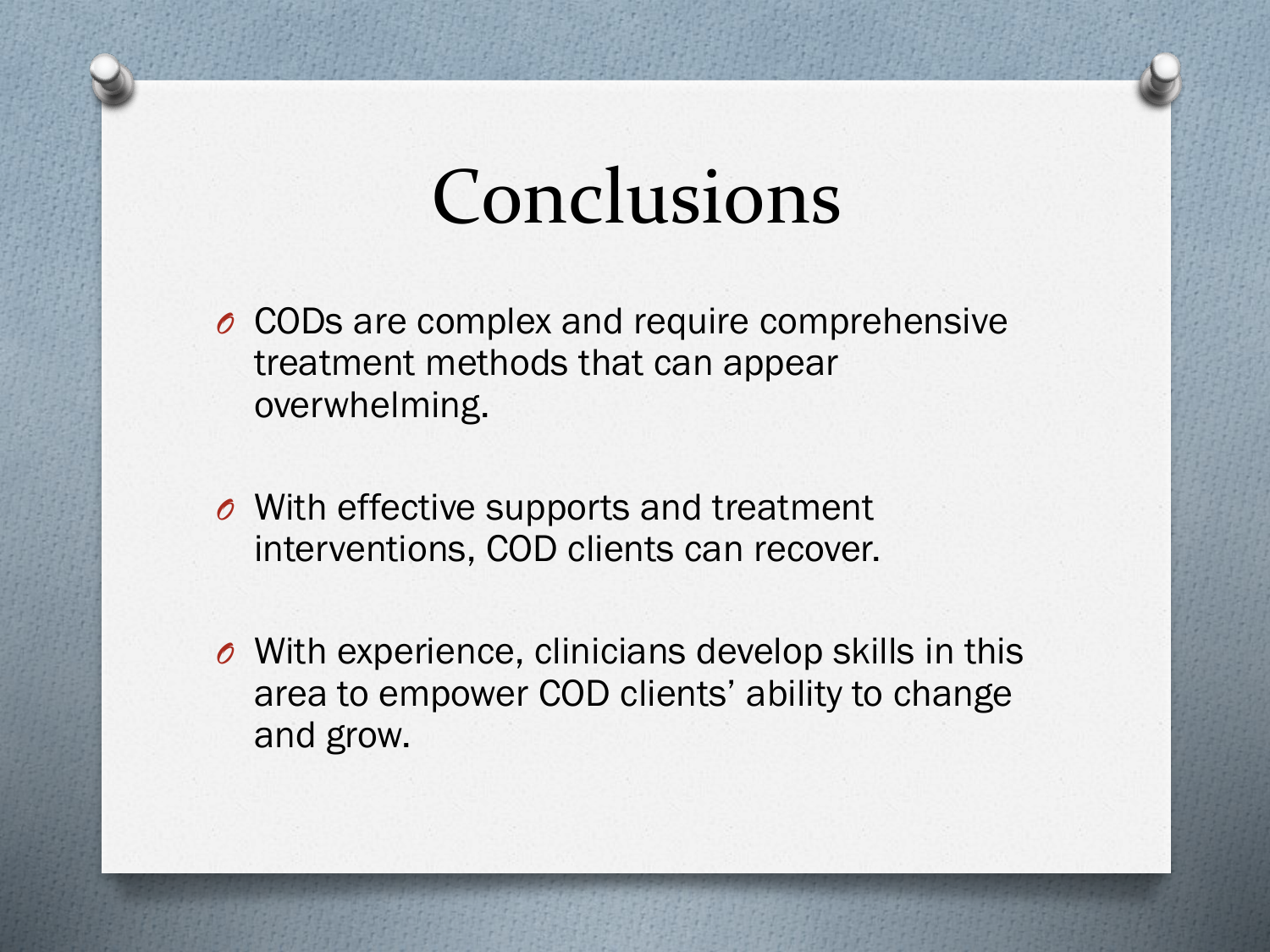# Thank you!

- *O* Opportunity and audience are much appreciated! ☺
- *O* Contact information:
	- *O* Jillian Warner-Dombrowski, Supervising Counselor
	- *O* TSI TLOTS Program
	- *O* 716-882-3404 ext. 1650
	- *O* [jdombrowski@tsiwny.org](mailto:jdombrowski@tsiwny.org)
	- *O* Scott Scalia, Co-Occurring Disorders Specialist
	- *O* TSI TLOTS Program
	- *O* 716-882-3404 ext. 1660
	- *O* [sscalia@tsiwny.org](mailto:sscalia@tsiwny.org)